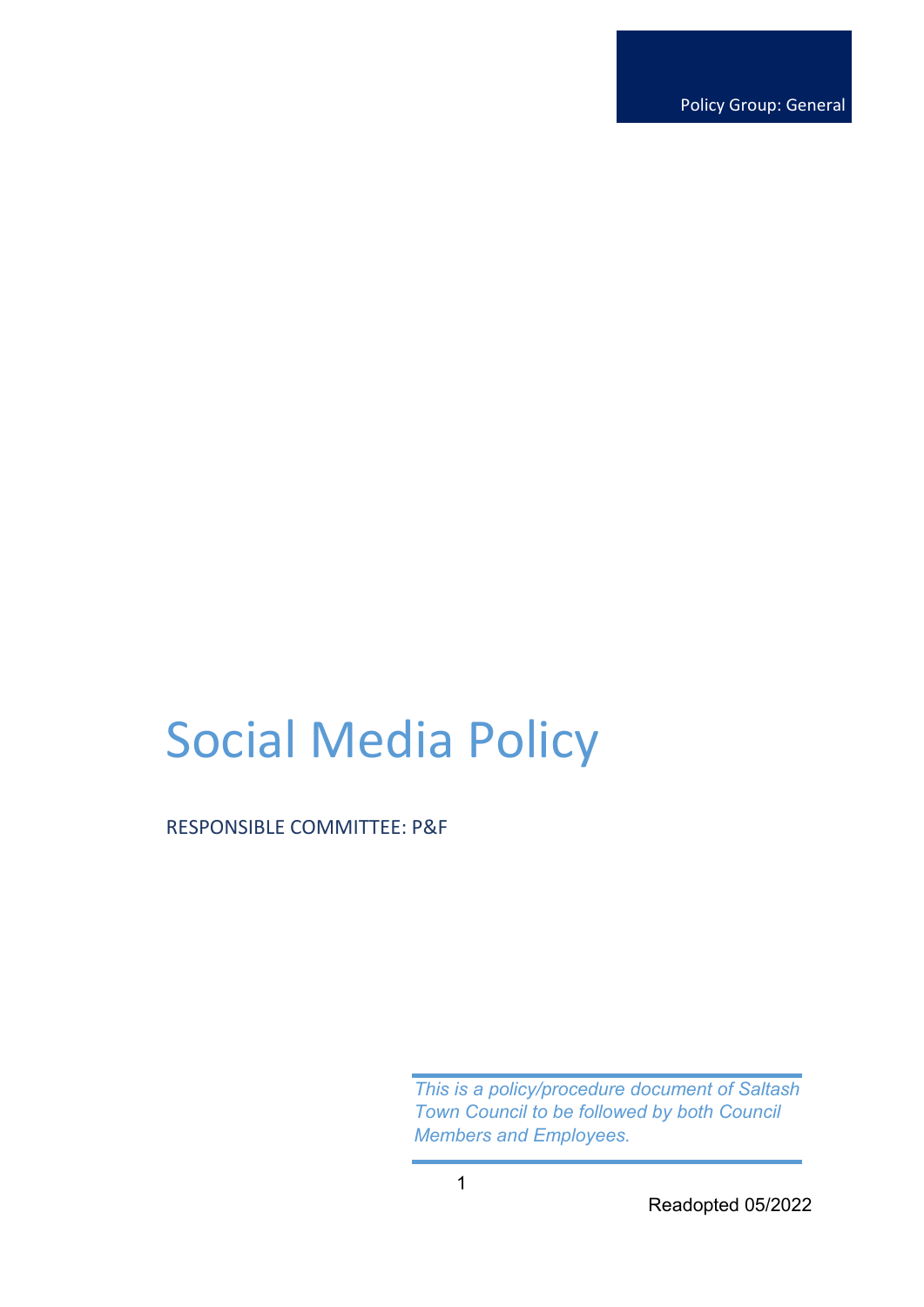| <b>Current Document Status</b>       |                       |                    |               |  |  |
|--------------------------------------|-----------------------|--------------------|---------------|--|--|
| <b>Version</b>                       | 1/2022                | <b>Approved by</b> | <b>ATM</b>    |  |  |
| <b>Date</b>                          | May 2014              | <b>Date</b>        | 05.05.2022    |  |  |
| <b>Responsible</b><br><b>Officer</b> | <b>AJT</b>            | Minute no.         | 54/22/23b(xx) |  |  |
| <b>Next review date</b>              | Annual or as required |                    |               |  |  |

| <b>Version History</b> |                |                      |                                          |  |
|------------------------|----------------|----------------------|------------------------------------------|--|
| <b>Date</b>            | <b>Version</b> | <b>Author/Editor</b> | <b>Notes</b>                             |  |
| 01.05.2014             |                | AK                   | New Min 52/14/15                         |  |
| <b>May 2021</b>        | 1/2021         | <b>AJT</b>           | Reviewed for reapproval – new<br>council |  |
| <b>April 2022</b>      | 1/2022         | <b>AJT</b>           | <b>Reapproved</b>                        |  |

| <b>Document Retention Period</b> |  |
|----------------------------------|--|
| Until superseded                 |  |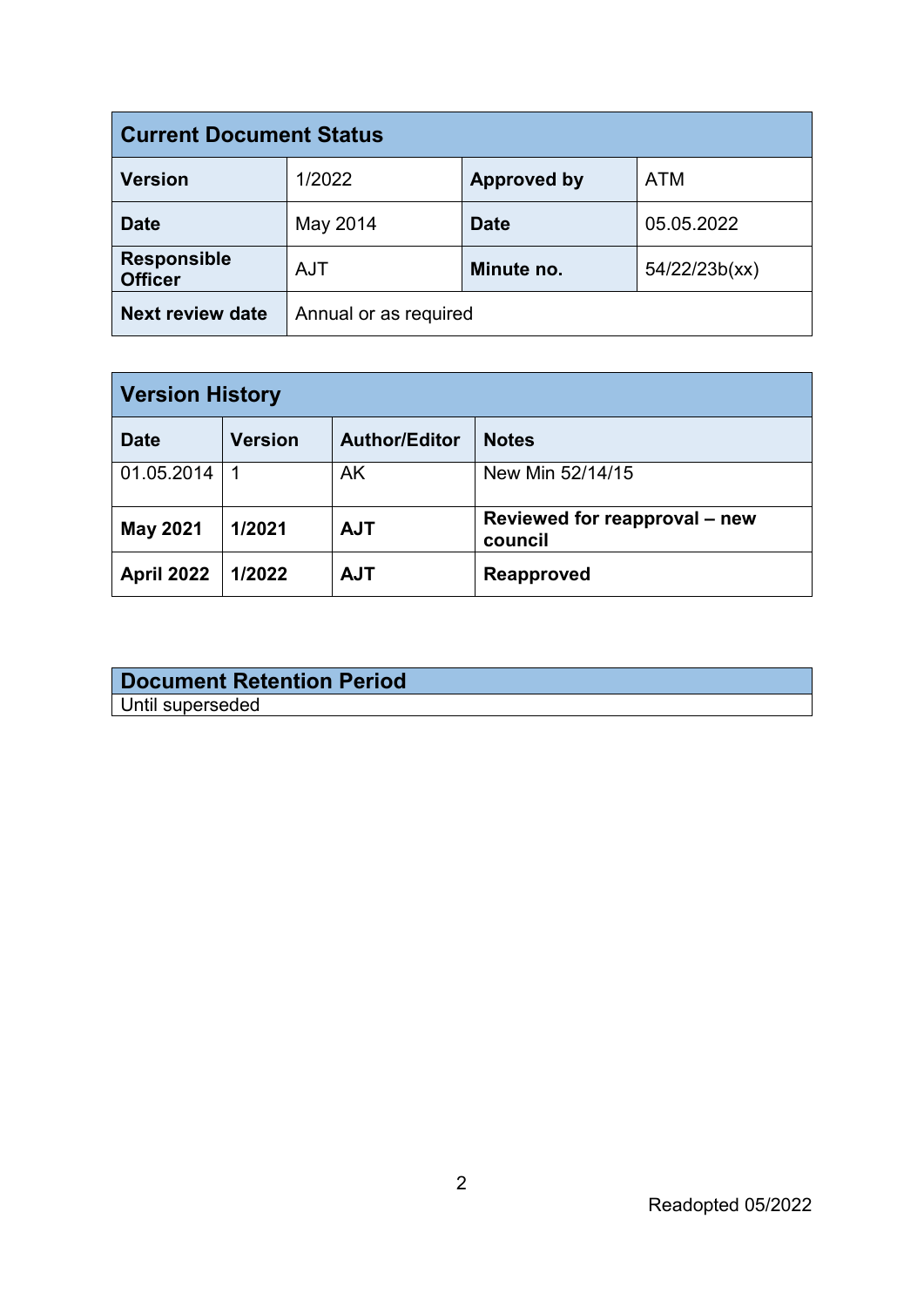# **Saltash Town Council**

## **Social Media Policy**

*"If your council isn't using Facebook, test the water. It's a great way of getting information out to people. Used well, it can cut calls to your contact centre. But it isn't just about marketing. It's not simply for customer service and it's not solely about engagement either. It's all of those things. It's about bringing councils closer to the communities we serve" - Sandwell Council's press officer*

#### **Section A: Operation of policy**

- 1. This policy will be reviewed every 6 months by the Working Group who will recommend any changes to Council.
- 2. Minor changes can be implemented by agreement of Clerk / Working Group Chair – for example minor additions to content, modifications to style, experimenting with different media etc.

#### **Section B: Aims of use of social media**

The aims of the council's expansion into social media include:

- To meet the requirement for communication as part of Quality Council Status.
- To communicate with more people, including younger people.
- To provide information for people who can't get to the Guildhall.
- To provide an alternative way for residents to communicate views, issues and question, bearing in mind that some are more comfortable communicating online.
- To promote tourism.
- To provide positive publicity for the town, town centre, town organisations, town events and town council.
- Town centre promotion.
- To receive residents views and issues.
- To promote two-way communication and consultation.
- Potentially in future to broadcast (podcast) council meetings, increasing 'attendance' and awareness.

#### **Section C: Types of Social Media**

- 1. STC will initially use a Facebook page (a 'like' page, as opposed to a personal account with 'friends') and a Twitter account.
- 2. STC will potentially expand into use of a blog (allowing councillors to post personal projects and views) and Googleplus.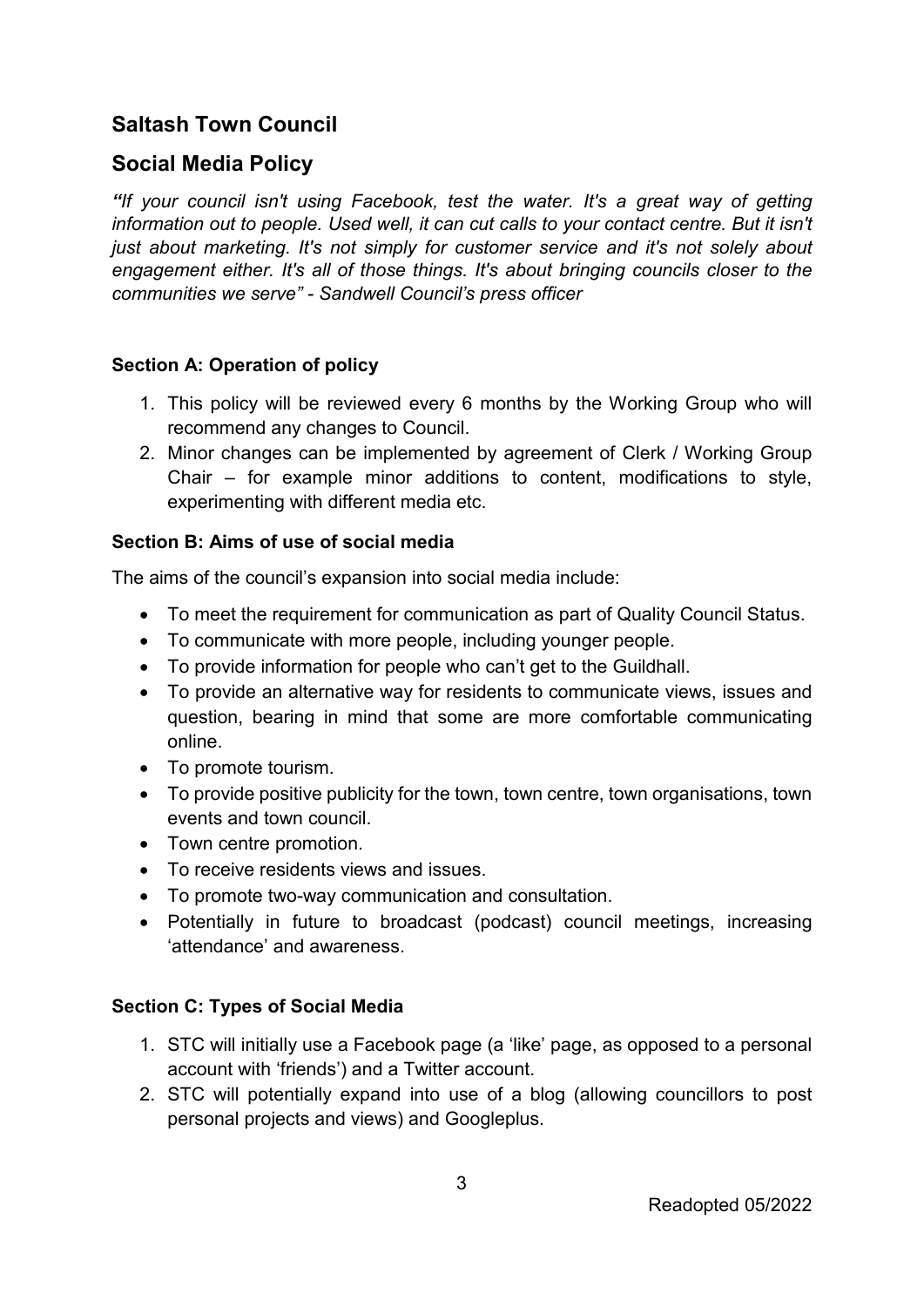3. In the medium term STC will consider the use of podcasting and a YouTube Channel.

#### **Section D: Responsibilities & appropriate use**

- 1. Both the Facebook page and the Twitter account will be the responsibility of the Administration Officer assisted by those other staff members who have been trained. They will be registered 'administrators' for the Facebook page and will have the username and password for the Twitter Account, and will assist in promoting the pages (see Section H).
- 2. This is not expected to be an onerous task for any of the staff involved it is anticipated that the staff operating the accounts will spend around 15 minutes a day on average on these tasks (where possible spread throughout the day to not 'cluster' posts).
- 3. The Town Clerk will monitor and offer guidance as required.
- 4. The Chair of the Working Group will also monitor, will give feedback to the Clerk and staff, and may be consulted for guidance if required. S/he will be an administrator for the Facebook page and will have the username and password for the Twitter Account: this is solely to provide continuity of access if staff are on leave/ill/leave etc.
- 5. Councillors will not be involved in 'official posting' but are encouraged to promote the pages (see Section H).
- 6. Official posts must conform to the content and style guidelines below.
- 7. All staff must not post in their personal capacity during office hours.
- 8. Councillor posts, or staff posts in their own time, must make clear whether any opinions posted are either official STC policy or their own personal view.

## **Section F: Administration guidelines**

- 1. In general, STC will only 'like' or follow organisations who provide information related to public services or public transport that is likely to be of interest to residents of Saltash, and will otherwise not 'like' or 'follow' other pages and users of Twitter.
- 2. Further to F1, The Clerk or Chair of the Working Group can approve additional pages to be liked or followed.
- 3. STC will reply as appropriate where posts are not abusive/using inappropriate language.
- 4. Users who do post abusively or using inappropriate language will be warned once and then blocked or banned.
- 5. These guidelines will be posted on the Facebook page and Twitter account where possible.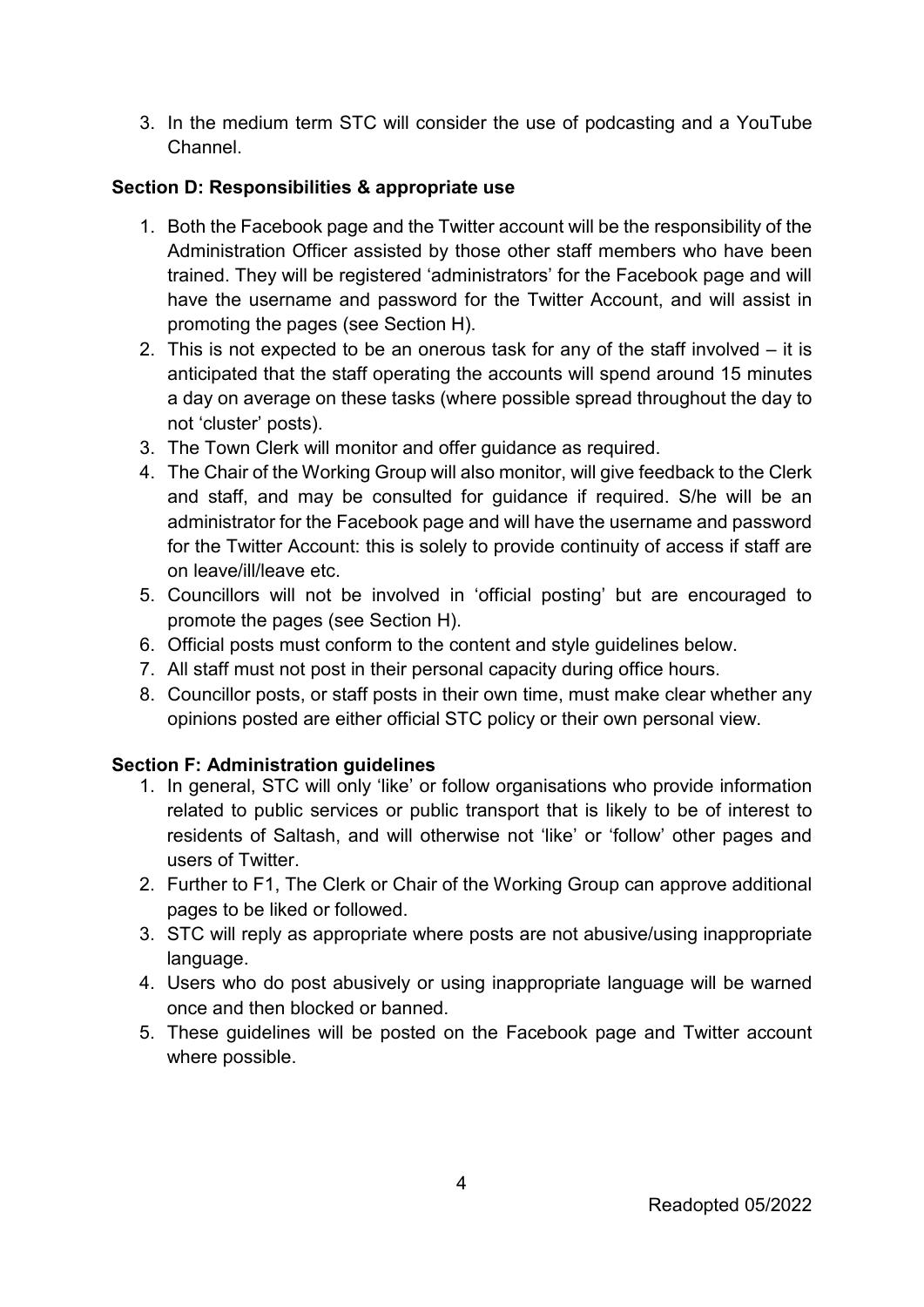### **Section G: Content & style guidelines**

- 1. If unsure on any point of content or style consult the Admin Officer in the first instance and then the Clerk or the Chair of the Working Group.
- 2. Official posts must express no personal opinions: only factual information or council policy.
- 3. In general, anything that would be allowed on the STC noticeboards will be allowed on the Facebook page and will be re-tweeted.
	- a. General content should include:
		- i. Regular items
		- ii. Next meeting: main topics.
		- iii. Major town events.
		- iv. Photos from events/engagement if available.
	- b. As and when items
		- i. Consultations.
		- ii. Elections reminder when and where to vote.
		- iii. Important public information (school closures, road closures etc.).
	- c. Periodic reminders
		- i. Allotments.
		- ii. Guildhall hire.
		- iii. Festival fund.
		- iv. Community chest.
		- v. Notice-boards.
- 4. Post using 'we' rather than 'I'.
- 5. Try to spread posts too close together and it may bore people, or they won't see everything you share. Over-posting can put people off, especially on Facebook.
- 6. Postings should be in plain everyday English not 'council speak' for example 'snow' not 'inclement weather' and 'budget setting' rather than 'pre-cepting'.
- 7. Add photographs where possible. Avoid using photographs that clearly identify under-18s unless they are supplied by organisations with clear child protection procedures (such as schools or sports clubs).
- 8. On Twitter use hashtags (#) and at signs  $(Q)$  as appropriate. '#' flags up a post as being about a particular topic so people can easily find it so #severeweathersaltash please ring Saltash TC on 844846 if a grit bin near you in Saltash needs refilling'. '@' identifies a particular twitter user so '@sheryllmurray attending Town Council this evening: come along to give her your view on transport issues in Saltash' etc.
- 9. If a post requires a response of general interest (e.g. about a road closure) post or tweet to everyone. If it requires an individual response (e.g. about a casework issue) message them on Facebook, or tweet contact details (as replying individually requires 'following').